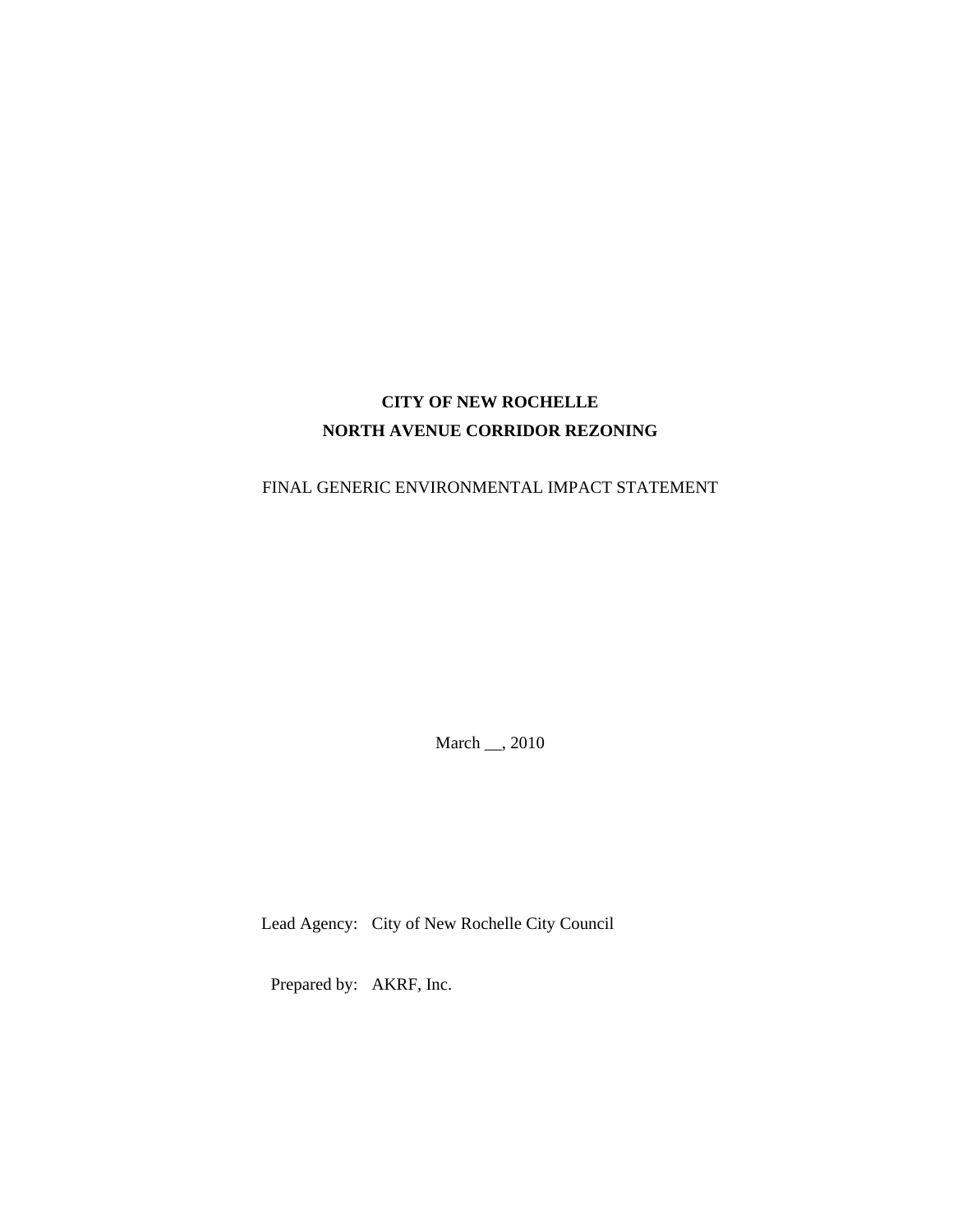### **NORTH AVENUE CORRIDOR REZONING**

### **FINAL GENERIC ENVIRONMENTAL IMPACT STATEMENT**

| Project Name:                   | North Avenue Corridor Rezoning                                                                                                             |
|---------------------------------|--------------------------------------------------------------------------------------------------------------------------------------------|
| Project Location:               | North Avenue Corridor, Burling Lane to Eastchester Road                                                                                    |
| Lead Agency:                    | City of New Rochelle City Council<br>515 North Avenue<br>New Rochelle, NY 10801                                                            |
| Lead Agency Contact:            | Ms. Suzanne D'Amato, Senior Project Manager<br>Department of Development<br>515 North Avenue<br>New Rochelle, NY 10801<br>$(914)$ 654-2023 |
| Prepared By:                    | AKRF, Inc.<br>34 South Broadway<br>White Plains, New York 10601                                                                            |
| Date of Acceptance as Complete: | March , 2010                                                                                                                               |

This document is the Final Generic Environmental Impact Statement for the above-referenced project. Copies are available for review at the office of the Lead Agency and at the city's website: http://www.newrochelleny.com. Comments are solicited and may be submitted to the Lead Agency at the above address.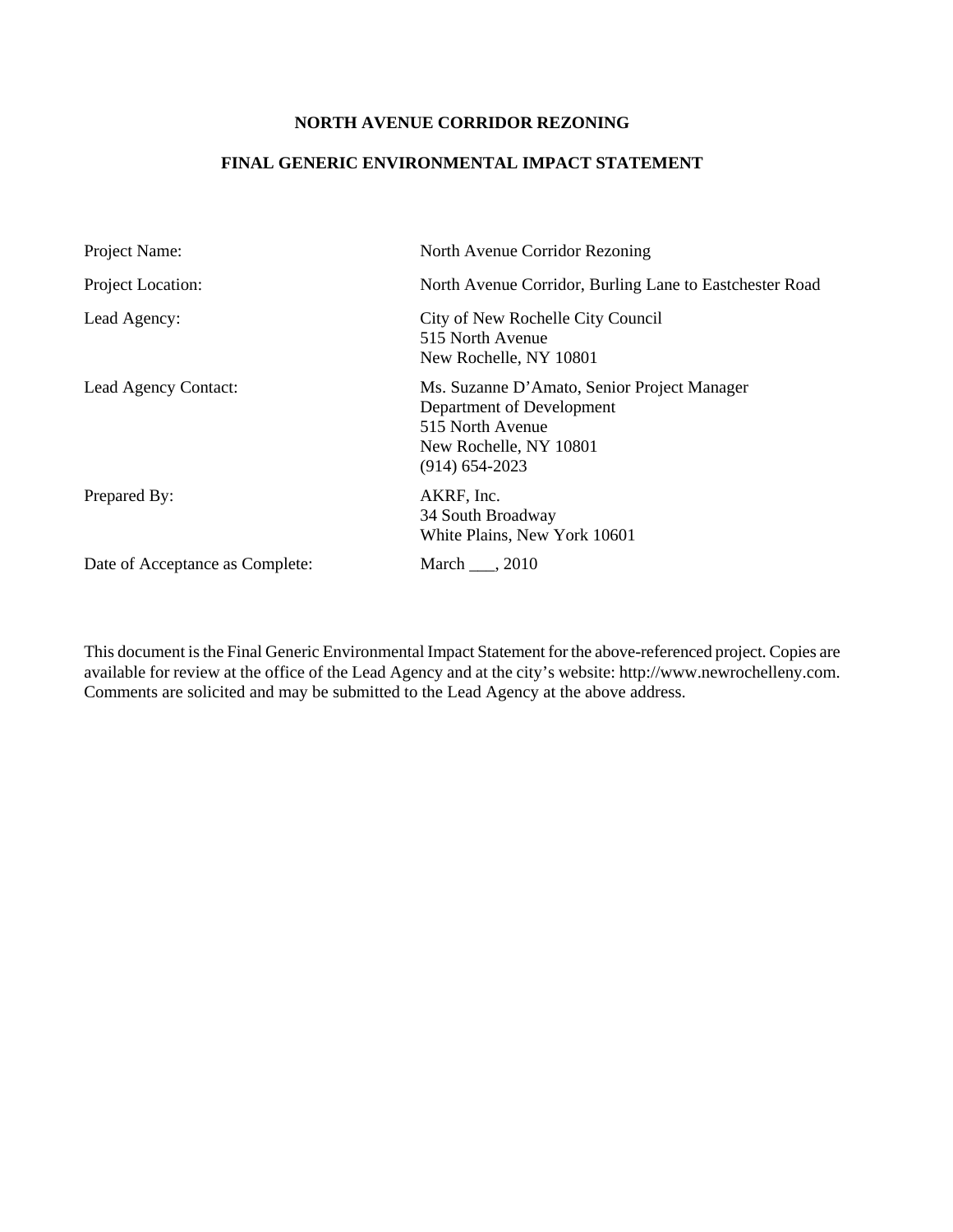# **Table of Contents**

| Appendix:                                                            |  |
|----------------------------------------------------------------------|--|
| Written Comments and Transcript from January 12, 2010 Public Hearing |  |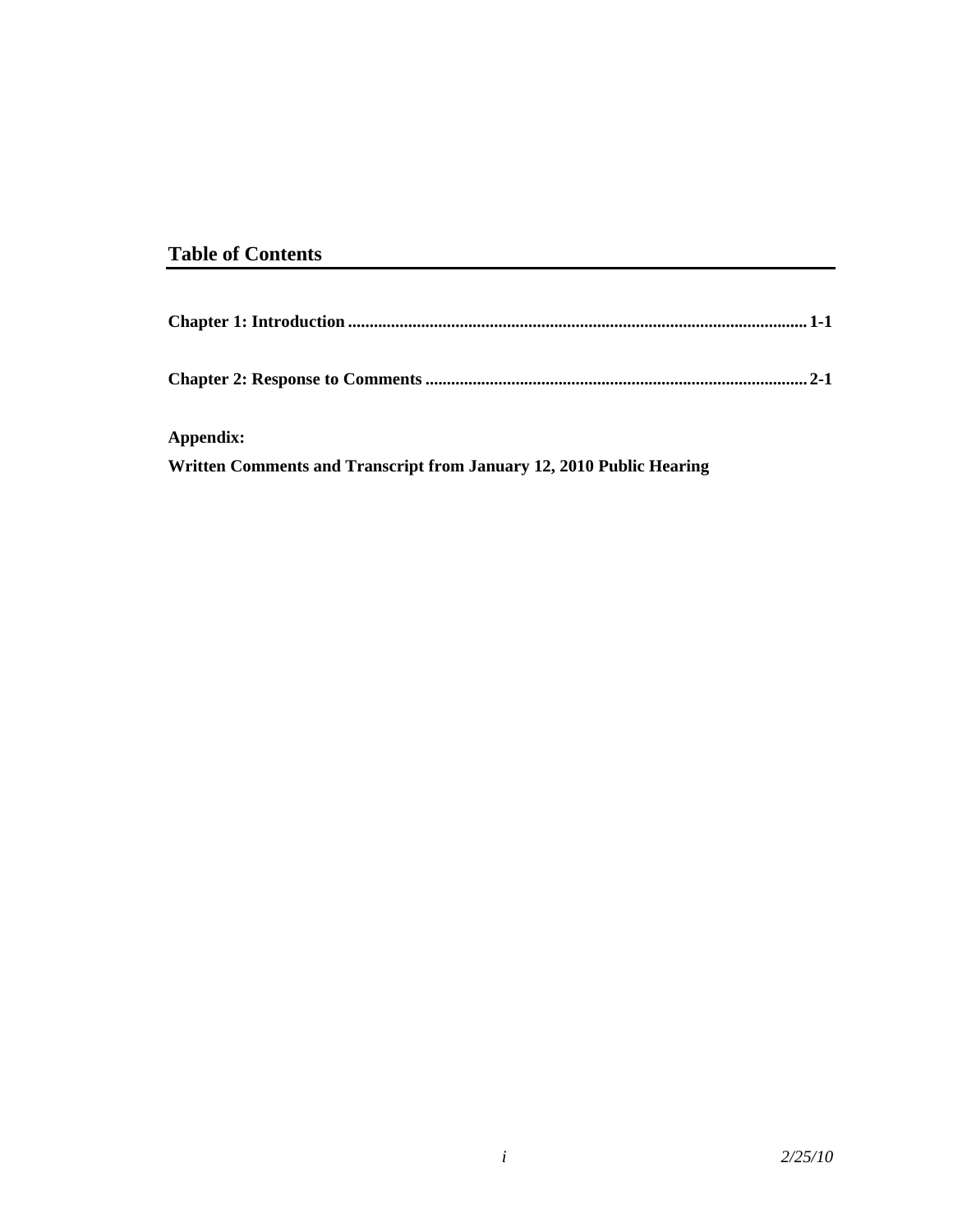### **Chapter 1:** Introduction

## **A. INTRODUCTION**

The City of New Rochelle proposes to rezone a portion of the North Avenue corridor that runs between Eastchester Road and Burling Lane and which is generally mapped within the City's Neighborhood Business (NB) and Downtown Business (DB) Zoning Districts. The Proposed Action consists of several Zoning Map and text amendments that would principally affect the existing NB zone, which would be rezoned to the new North Avenue (NA) zone. Parcels along the southern end of North Avenue would maintain their DB zoning with the exception of three parcels at the southwest corner of Rochelle Place and North Avenue. In addition, several other areas along the corridor and within the Study Area are proposed to be rezoned to a zoning district that is more appropriate for the existing land uses. Text amendments consider modifications to permitted uses and dimensional standards within the NA zone to permit a mixed-use district consistent with the overall urban pattern within the corridor. The Proposed Action involves amendments to the following sections of the City's Zoning code: §331-5, Enumeration of Districts; §331-7, Zoning Map; and §331-28, Purposes Stated, as well as new sections in the code: §331-54.1, North Avenue Zone; §331-76.1, North Avenue Zone. The City's Comprehensive Plan would also be amended as part of the Proposed Action.

This document is the Final Generic Environmental Impact Statement (FGEIS) for the Proposed Action. This FGEIS was prepared pursuant to the State Environmental Quality Review Act (SEQRA) (Article 8 of Environmental Conservation Law) and its implementing regulations (6 NYCRR Part 617). The Draft Generic Environmental Impact Statement (DGEIS), which was issued a Notice of Completeness by the City Council of the City of New Rochelle (acting as Lead Agency) on November 10, 2009, is hereby incorporated by reference.

A public hearing on the DGEIS was duly noticed and held on January 12, 2010. Written comments were accepted until January 22, 2010.

Several members of the public spoke at the public hearing, generally in favor of the Proposed Action. A copy of the transcript for the public hearing is provided as an appendix to this FGEIS. Written comments were received from the Westchester County Department of Planning and are also provided as an appendix to this FGEIS.

Pursuant to 6 NYCRR 617, the purpose of this FGEIS is to respond to public comment made during the public hearing and comment period. Chapter 2 provides responses to all substantive comments received on the Proposed Action. There have been no revisions to the Proposed Action based upon public comment.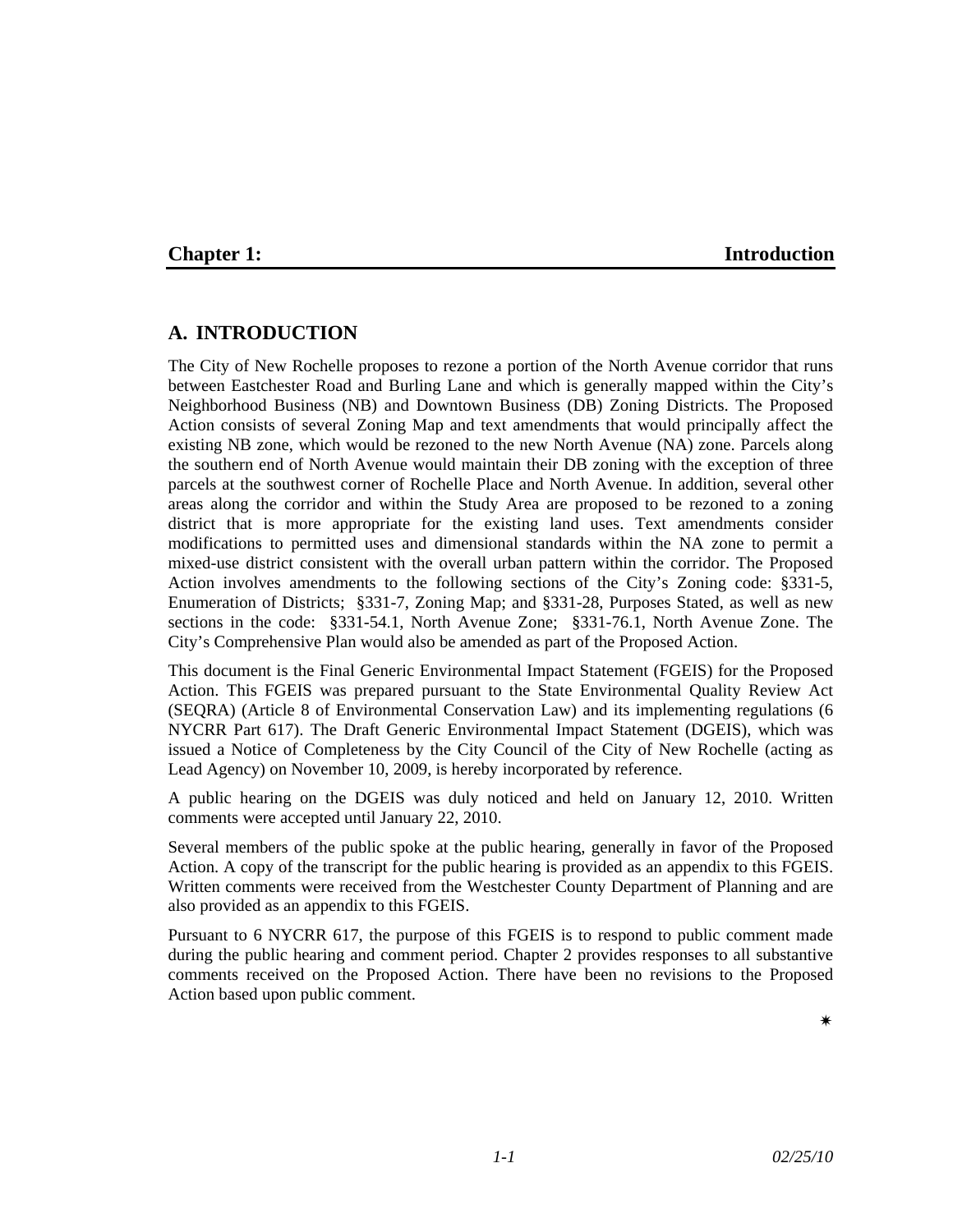### **Chapter 2: Response to Comments**

## **A. INTRODUCTION**

This chapter lists all substantive comments received during the public comment period and provides a response. A public hearing was held on January 12, 2010. A written comment period was open until January 22, 2010.

## **B. COMMENTATORS**

### **PUBLIC HEARING: JANUARY 12, 2010**

- 1. Norman Hauptman
- 2. Gregory Varian, Esq.

During the public hearing, speakers asked general questions about the SEQRA process and made comments about the Proposed Action but did not make specific substantive comments regarding the contents of the DGEIS. One speaker noted that he had not read the DGEIS and inquired as to whether the City Council had read the document. Another speaker noted that he felt the Proposed Action was a step in the right direction for the corridor and that the zoning amendment would allow for positive changes.

## **C. COMMENTS AND RESPONSES**

**Comment 1:** Consistency with Westchester 2025. The County Planning Board recognizes the proposed rezoning's consistency with *Westchester2025 - Context for County and Municipal Planning and Policies to guide County Planning* adopted by the County Planning Board on May 6, 2008, with regard to the strengthening of downtown centers and the enhancement of transportation corridors. By replacing a zoning district which prohibits residential uses with one that encourages ground floor commercial with "above-the-store" residential, the City will be laying the groundwork for the creation of a vibrant, mixed use area that will allow residents to walk to shopping, employment areas, government offices and the city's transit hub. The promotion of higher density will also mean more support for new businesses to locate along the corridor, which can ultimately establish this portion of North Avenue as a vibrant compliment and gateway to the continued redevelopment of the downtown core on the south side of the New England Thruway, which has historically been a barrier between the downtown and the North Avenue area. Furthermore, reinvestment along the North Avenue Corridor may also increase the feasibility of alternative forms of transportation such as walking and bicycling since, encouraging local residents to live healthy lifestyles and possibly reducing automobile use, thereby leading to a reduction in environmental concerns.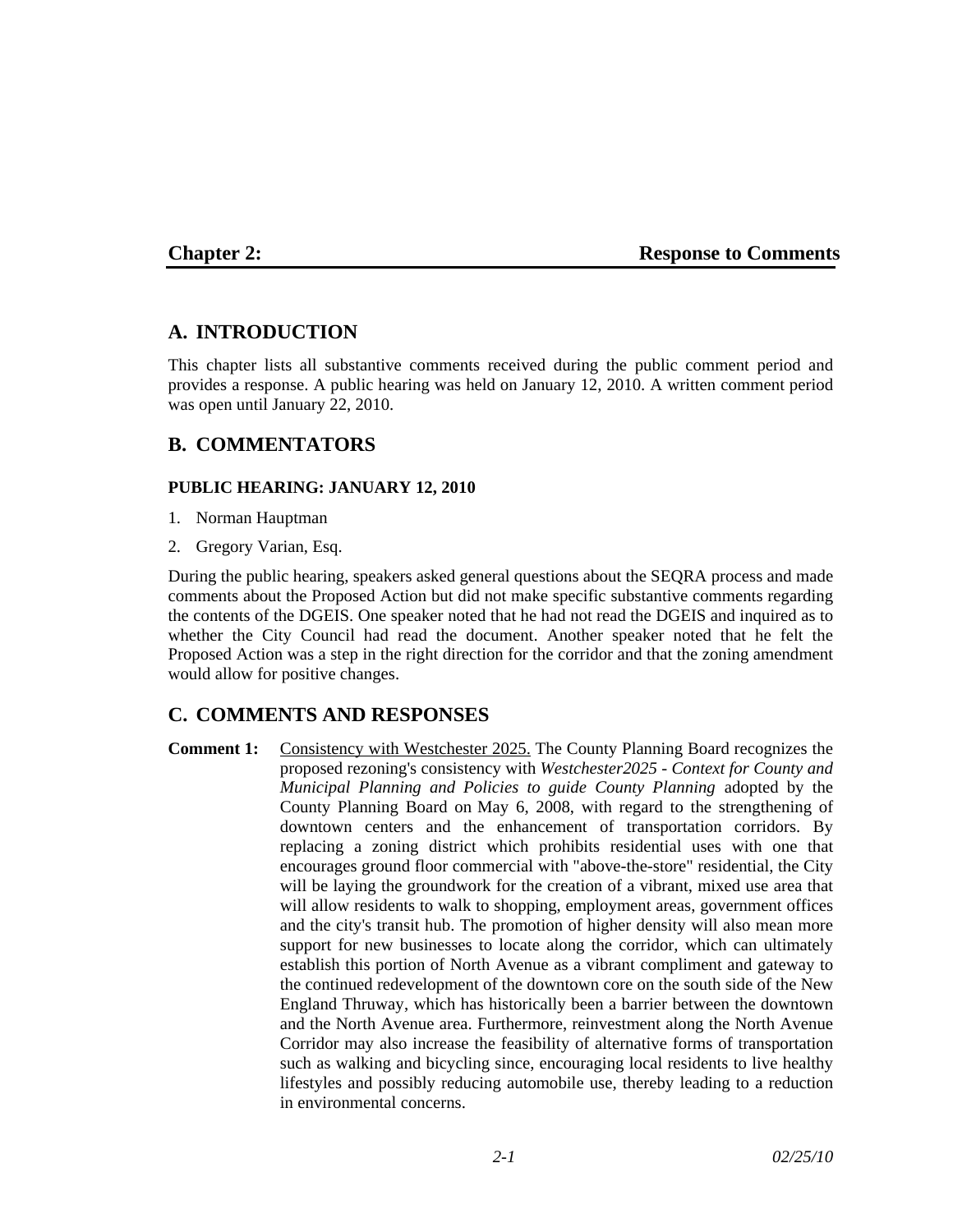As part of the proposed rezoning, we recommend that the City consider the concept of creating neighborhood nodes at regular intervals along this commercial corridor, perhaps one for every district. in the study. These nodes should have a complete set of neighborhood stores and services so that residents living in the surrounding areas along the corridor would have an opportunity to obtain most their basic everyday needs within walking distance.

- **Response:** In developing the plan for North Avenue, the City considered a range of options that would allow different density alternatives. Given the existing development pattern and the fragmented ownership of the corridor it was determined that targeted locations for development/redevelopment could not rationally be identified to create nodes or anchors to development in specific areas. It is the City's intention that the smaller individually owned parcels along the North Avenue Corridor be redeveloped over time to create a strong mixed-use corridor that serves the residential neighborhoods adjacent to the corridor. The City also intends for the Proposed Action to allow for development that complements the character of the existing districts as described in the DGEIS. Specifically, any new development is intended to complement and enhance existing nodes within the corridor such as Iona College, City Hall, and the Intermodal Transportation Center.
- **Comment 2:** Density Bonus Alternatives. We support the use of a floating overlay zone to provide density bonuses to developers in certain situations. Allowing tor density bonuses can help bring the higher residential density necessary to support a reinvented commercial district. The density bonuses can also promote more opportunities for transit-oriented development along the corridor since it is near the New Rochelle transit center and served by Bee-Line routes 45, 45Q and 61. With respect to the proposed density bonus provisions, we have the following concerns:

Revise Qualifications for Eligibility. The draft GEIS presents a set of qualifications for the density bonus overlay zone which are vaguely defined and, to a significant extent, represent planning principles that should be pursued with every development project, not just projects seeking density bonuses. For example, the City should require green building elements and architectural excellence as standards for all developments, and not use such standards as justification to allow bigger developments. Instead, we recommend that City look to other qualifications for increased density, such as the provision of fair and affordable housing above what is required or the provision of community or public amenities on a development site. As discussed above, the development of a neighborhood node with a full complement of locally oriented goods and services, could also be a potential qualification for a density bonus. We also recommend the establishment by the City of design guidelines tor projects seeking density bonuses.

We disagree with the concept of granting a density bonus if additional public parking is provided beyond the City's parking requirement as we are concerned that this will lead to the creation of either surface or structured parking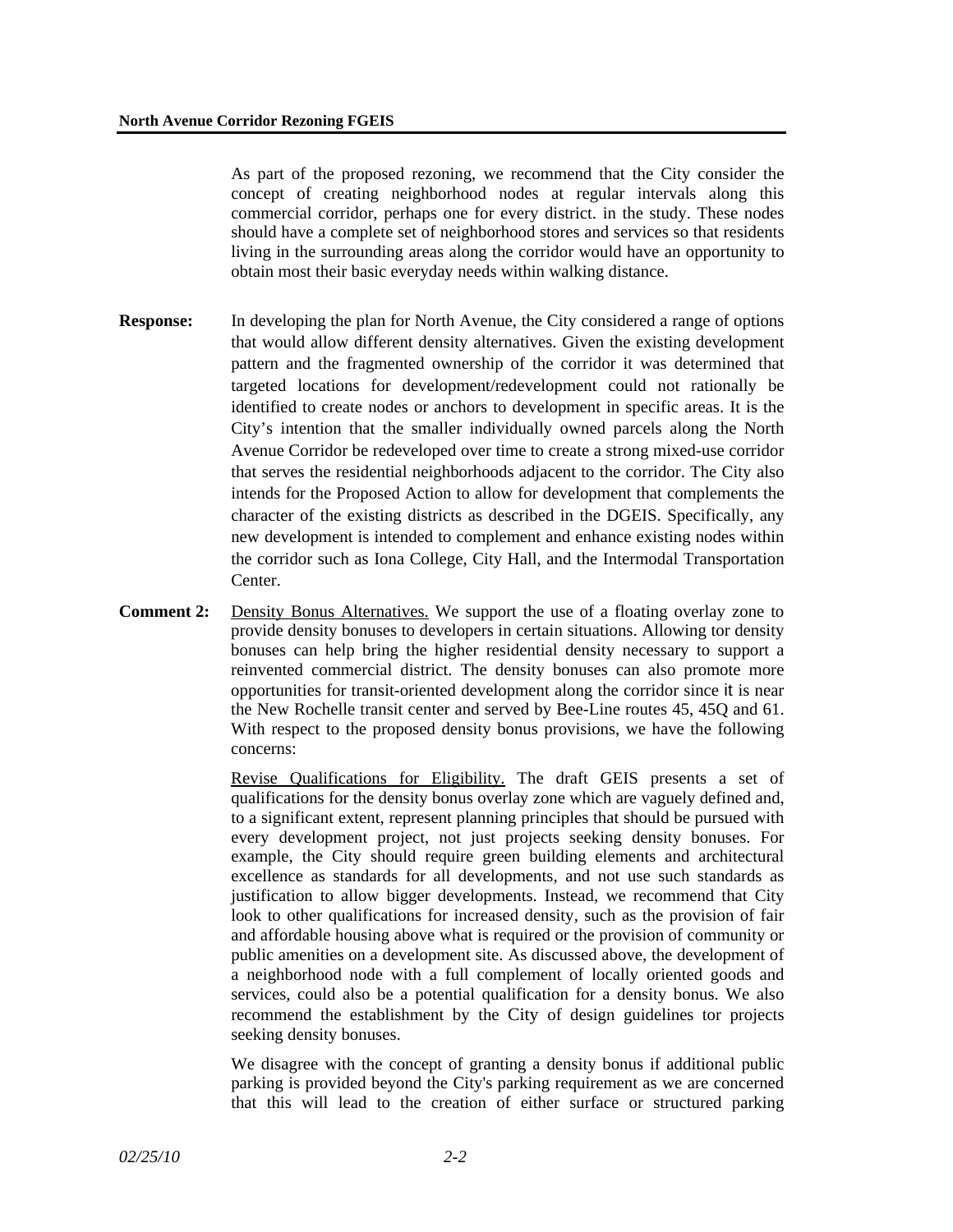consuming street frontage along North Avenue which will diminish the potential to create a vibrant streetscape.

Allow Density Bonus in DB District Near Transit Center. The City's Zoning Ordinance already allows for a density bonus in the DB district provided that the site is located in the City's Central Parking Area. However, because the "transportation district" at the southern end of the study area is outside of the Central Parking Area, it is ineligible for this bonus. Given that the "transportation district" has the highest potential for transit oriented development along this corridor, we recommend' that the existing downtown density bonus; provisions apply so as to permit the opportunity for a greater number of people to live closer to the transit center. As now proposed, higher density would be permitted further away in the NA district (through bonuses) than would be allowed adjacent to the transit center.

**Response:** The City considered the proposed alternatives to stimulate additional growth along the corridor and to create greater incentives for landowners to invest in their properties. However, during preparation of the DGEIS, the Common Council began focusing on the Proposed Action as a lower height and density alternative in response to feedback received from residents and concerns about traffic impacts. The Density Bonuses are recognized as a way of promoting redevelopment but the Proposed Action was selected in order to better preserve the character of the existing adjacent neighborhoods which consist primarily of lower density housing. Furthermore, the City does not wish to allow higher densities that could potentially create commercial development that may compete with the existing downtown area. With regard to eligibility criteria for the density bonuses permitted by alternatives, the notion of bonuses was created to draw on ideas adopted previously within the Downtown Density Bonus district. Specific legislation for the bonuses can be created for the NA zone if an alternative is selected.

> The concept of granting a bonus for providing parking in excess of what is required by the zoning was developed with the assumption that any additional parking could be used by adjacent and nearby developments that have difficulty meeting parking requirements on their own site. This could ultimately lead to additional redevelopment of the corridor, a more unified streetscape, and a more pedestrian friendly environment as fewer curb cuts would be required to access small parking areas on individual parcels. If an alternative is selected, specific legislation considering density bonuses and parking requirements would be developed.

> Upon review of existing conditions along the North Avenue Corridor, it was determined that the scale of development seen along the west side of North Avenue in the Transportation District was appropriate for that area. While some potential redevelopment opportunities were identified on the east side of North Avenue within the Transportation District, the City believes that development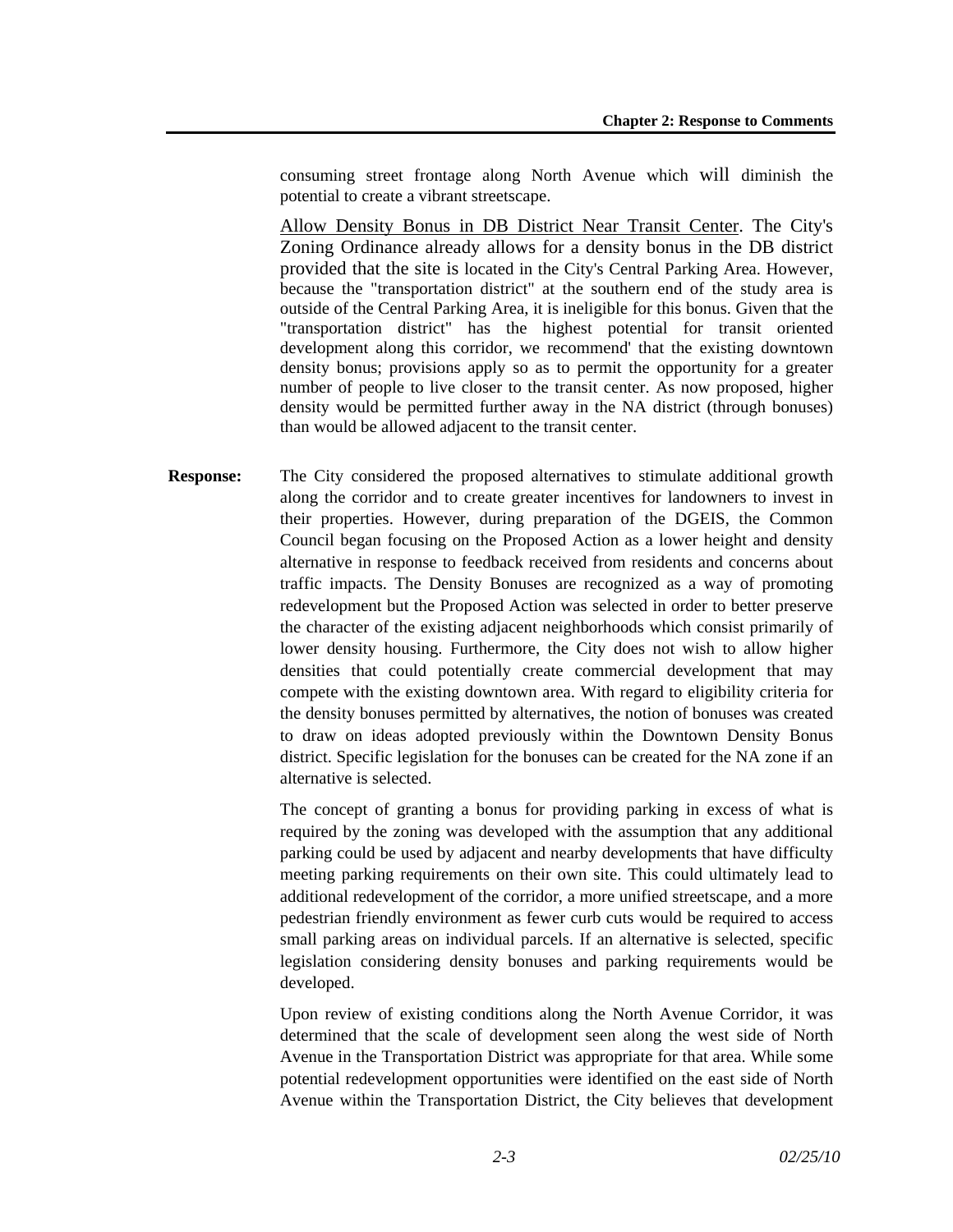made possible under the provisions of the existing DB zoning would be most appropriate to achieve the desired character for North Avenue, as a gateway into the downtown.

**Comment 3:** Contradictory impact of parking requirements on intent of new zoning regulations. The proposed North Avenue Zoning district would require compliance with city-wide parking standards which require that all parking be provided on site for both commercial and residential tenants. While the commercial parking requirement is typically set by square footage, the residential requirement calls for 1.5 parking spaces for each dwelling unit, plus an additional 0.25 spaces per bedroom. The draft GEIS discusses this parking requirement at length to demonstrate how an onerous parking provision will essentially reduce the theoretical build-out of the proposed rezoning by 50% since most development sites along North Avenue are incapable of providing enough space for the parking. We recommend that the parking requirement not be used as a de-facto density control to essentially reduce the density that is proposed to be increased as part of the corridor rezoning.

> It is clear that the City is proposing a new North Avenue zoning district as a way to implement a vision for this corridor. Because North Avenue is a unique environment, relative to the rest of the city, we recommend that the City devise a separate parking requirement for this corridor that recognizes the walkable, smart-growth character that is being sought as well as the corridor's close proximity to transit services. While we agree that parking is necessary for commercial uses along North Avenue, we recommend that parking for residential units be reduced to no more than one space per unit, which is typical for transit-oriented developments. We point out that the City's vision for North Avenue as a higher-density mixed use corridor near mass transit is usually a primary draw for new residents seeking the ability to reduce the need for multiple cars (and the associated costs of multiple car ownership) within their household. Reducing the required parking in this situation would bring the parking requirement more in line with actual need and could encourage more transit use by the new residents.

**Response:** Parking is not intended to serve as a density control. The City believes that heights of 3 stories with an FAR of 2.0 is the most appropriate height/density combination to encourage development of a mixed-use corridor that is also compatible with adjacent neighborhoods. However, the City also recognizes that this height/density may be difficult to achieve given the desired level of parking and the existing parcel and block configurations. While there may be challenges in developing certain lots, there is also a recognized potential to develop parcel assemblages that could accommodate the maximum densities at the required levels of parking.

> While the city seeks to employ smart-growth principles as suggested by the comment and encourage walkability, there are also some concerns about the unintended effects of reducing parking requirements. In particular, while reduced parking was considered as an option, the more suburban character of nearby neighborhoods could potentially be compromised as new North Avenue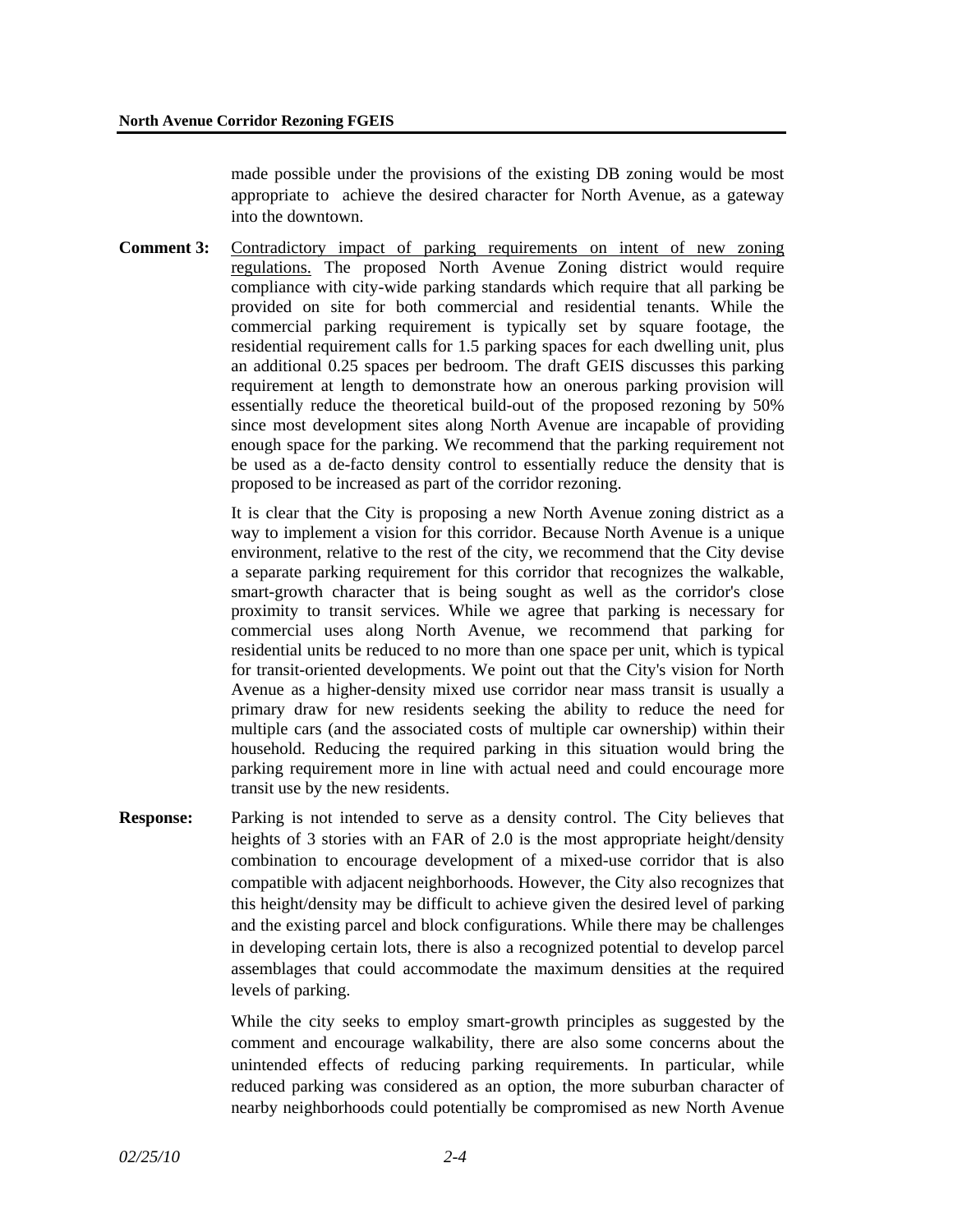residents may seek additional on-street parking in adjacent neighborhoods. Similarly, the City is also seeing similar parking issues in downtown areas where occupants of buildings with single parking spaces are utilizing other downtown parking lots. In a downtown environment, some level of difficulty in finding parking can be expected; however, it is not the City's intention to extend the downtown area onto North Avenue. As such, it was determined that the existing parking requirements, coupled with transit alternatives that provide additional options to residents was the best fit for the North Avenue Corridor.

- **Comment 4:** Change of land uses. We support the City's efforts to shift the permitted land uses along North Avenue away from auto-oriented uses, such as gasoline stations and auto-repair shops, and towards more neighborhood oriented retail. This is particularly the case in the corridor study's "neighborhood district" which currently contains no discernible anchor use with numerous auto-oriented businesses. More neighborhood-oriented establishments will not only provide goods and services to abutting communities, but will also maximize pedestrian activity along the corridor. In furtherance of this objective, we recommend that the City add outdoor seating for restaurants as a permitted accessory use.
- **Response:** Comment noted. The City desires to create a pedestrian friendly, mixed-use environment along North Avenue. Outdoor seating for restaurants is a use that may benefit the overall corridor and will be evaluated as the legislation for the NA zone is finalized.
- **Comment 5:** Incorporation of green building requirements into zoning code. As noted above, we recognize and commend the City's proposal to include green building technology into development projects along the corridor. We recommend that the provisions promoting green and sustainable building design be placed in the general zoning regulations governing all development in the city and not be restricted as a justification for density bonuses along North Avenue. We also caution the City against using LEED-specific certifications as the sole basis of green building requirements. LEED is a proprietary rating system of the United States Green Building Council and it is not the only measure available for environmental sustainability in development projects. We recommend that the City use a more flexible green building requirement that can be used with any rating system, including LEED and others such as Energy-Star and Passive House certifications.
- **Response:** The City of New Rochelle is currently developing several green and sustainability initiatives that will apply to new development throughout the City. While the Proposed Action does not include any specific legislation related to green building, it is anticipated that that such legislation will be implemented city wide later this year.
- **Comment 6:** Improve connectivity and pedestrian safety. Because the goals of the proposed rezoning appear to be intended to create a vibrant, walkable, pedestrian oriented corridor for North Avenue, we urge the City to continue to work towards improving pedestrian safety, connectivity, and access along North Avenue. While the draft GEIS notes that streetscape improvements tor North Avenue are